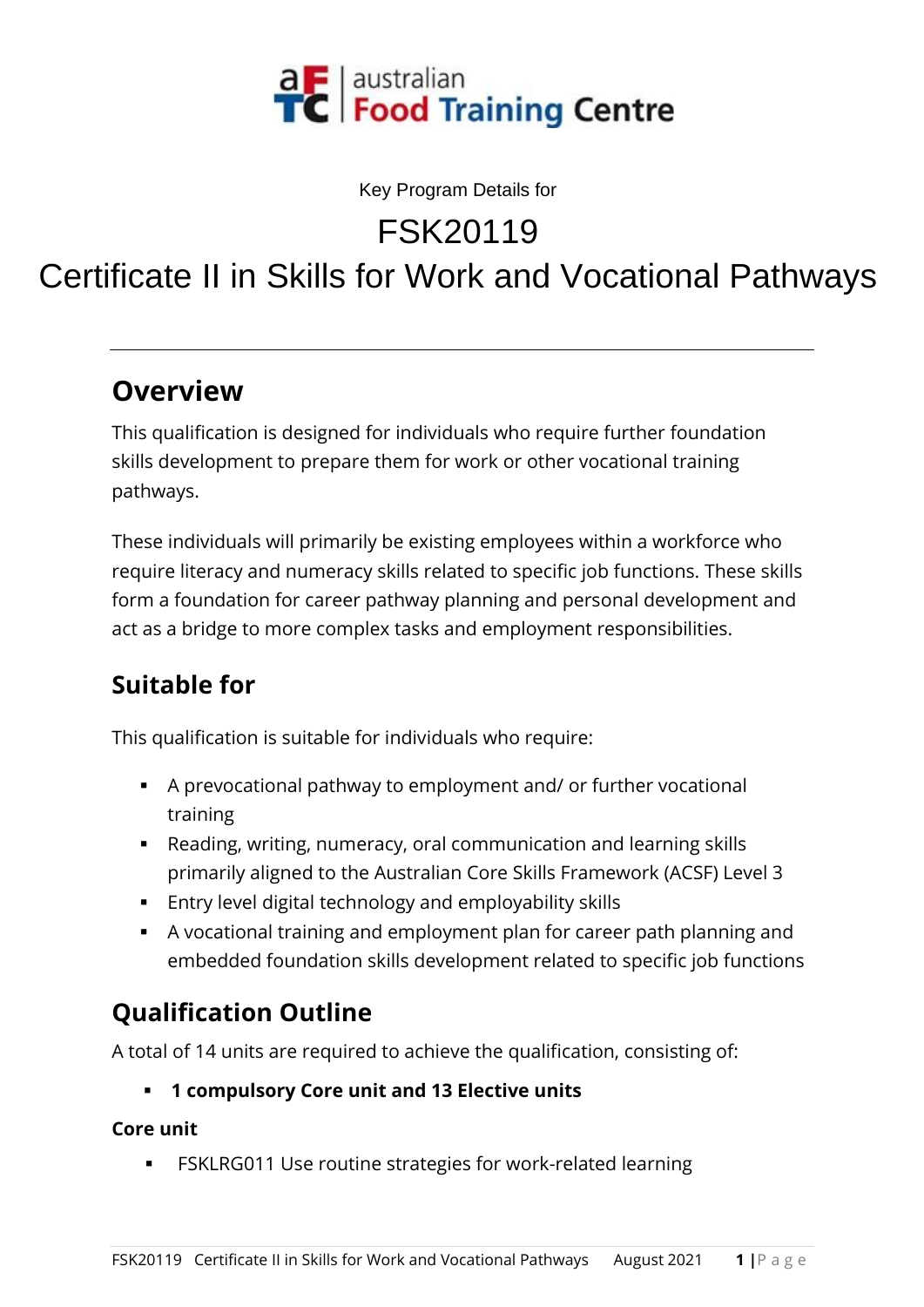#### **Elective units**

As this program has been specifically designed to meet the development needs of new employees to the food processing industry and their potential career paths, the following thirteen elective units have been selected. Alternative elective units may be selected depending on the specific needs of students.

- FSKNUM014 Calculate with whole numbers and familiar fractions, decimals and percentages for work
- FSKNUM015 Estimate, measure and calculate with routine metric measurements for work
- **FSKDIG003** Use digital technology for non-routine workplace tasks
- FSKLRG009 Use strategies to respond to routine workplace problems
- FSKOCM004 Use oral communication skills to participate in workplace meetings
- FSKOCM007 Interact effectively with others at work
- FSKRDG009 Read and respond to routine standard operating procedures
- FSKRDG010 Read and respond to routine workplace information
- FSKWTG009 Write routine workplace texts
- **EBPWHS2001** Participate in work health and safety processes
- FBPFSY2001 Implement the food safety program and procedures
- **FBPOPR2070** Apply quality systems and procedures
- **EBPPPL2001** Participate in work teams and groups

#### **Off-the-Job Workshops**

The Certificate II in Skills for Work and Vocational Pathways requires up to 45 hours of off-the-job delivery.

For ease of delivery the core and elective units have been organised into an off-the-job training program consisting of seven separate modules with each module focused around a particular theme. These themes have clearly defined Foundation Skills and Core Skills for Work that have been integrated into all learning activities and job tasks.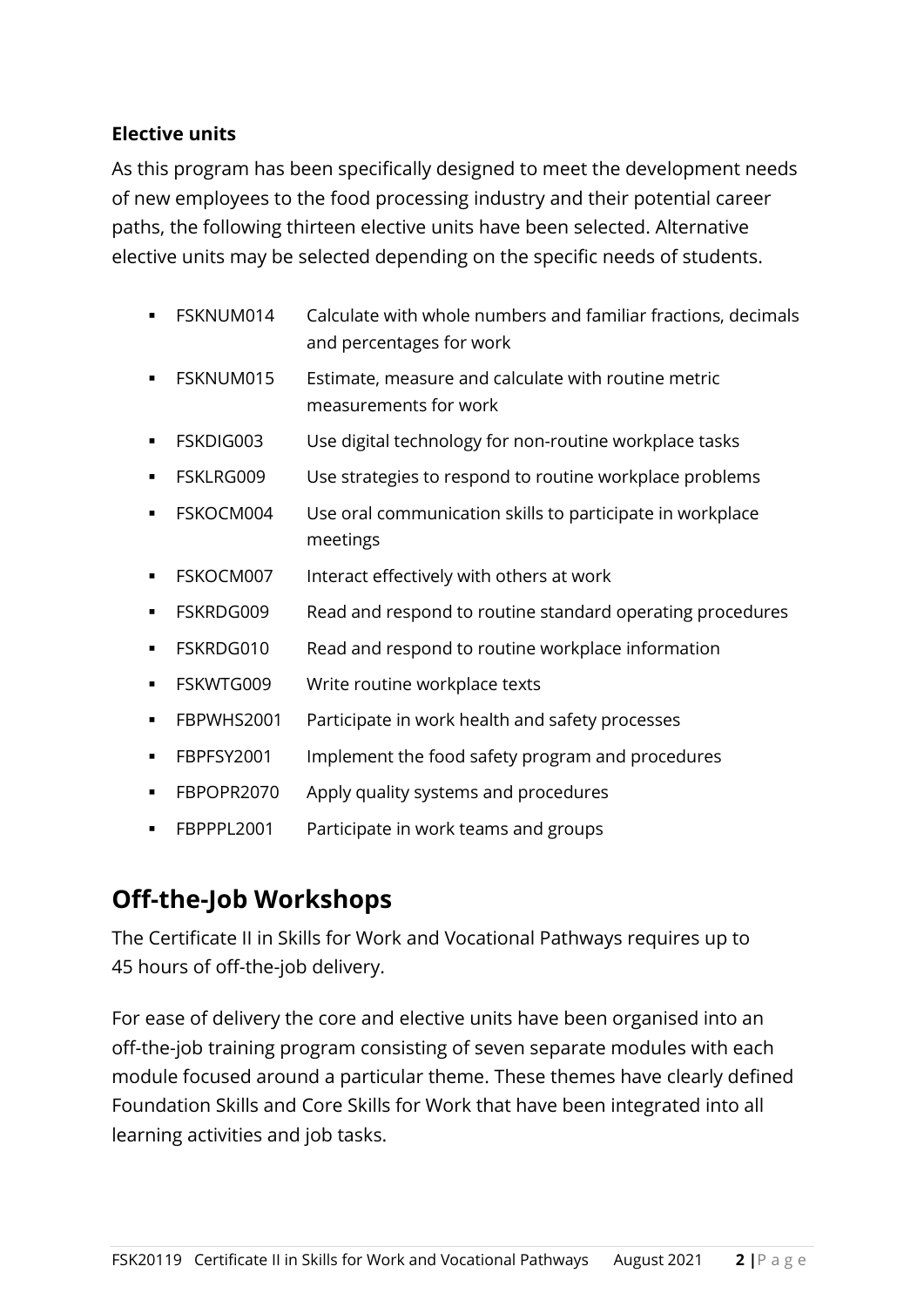| <b>Module</b>                                               | Code                      | <b>Units</b>                                                                              |
|-------------------------------------------------------------|---------------------------|-------------------------------------------------------------------------------------------|
| Orientation and<br>enrolment                                | Enrolment of participants |                                                                                           |
| Reading and writing<br>routine workplace<br>information     | FSKRDG009                 | Read and respond to routine standard operating<br>procedures                              |
|                                                             | FSKRDG010                 | Read and respond to routine workplace<br>information                                      |
|                                                             | FSKWTG009                 | Write routine workplace texts                                                             |
| Workplace<br>calculations                                   | FSKNUM014                 | Calculate with whole numbers and familiar<br>fractions, decimals and percentages for work |
|                                                             | FSKNUM015                 | Estimate, measure and calculate with routine<br>metric measurements for work              |
|                                                             | FSKDIG003                 | Use digital technology for non-routine workplace<br>tasks                                 |
| Understanding safe<br>work practices                        | FBPWHS2001                | Participate in work health and safety processes                                           |
| Food safety<br>fundamentals                                 | FBPFSY2001                | Implement the food safety program and<br>procedures                                       |
| Quality assurance in<br>the food industry                   | FBPOPR2070                | Apply quality systems and procedures                                                      |
| Problem solving and<br>communication skills                 | FSKOCM004                 | Use oral communication skills to participate in<br>workplace meetings                     |
|                                                             | FSKOCM007                 | Interact effectively with others at work                                                  |
|                                                             | FSKLRG009                 | Use strategies to respond to routine workplace<br>problems                                |
|                                                             | FBPPPL2001                | Participate in work teams and groups                                                      |
| Developing skills and<br>competence for your<br>career path | FSKLRG011                 | Use routine strategies for work-related learning                                          |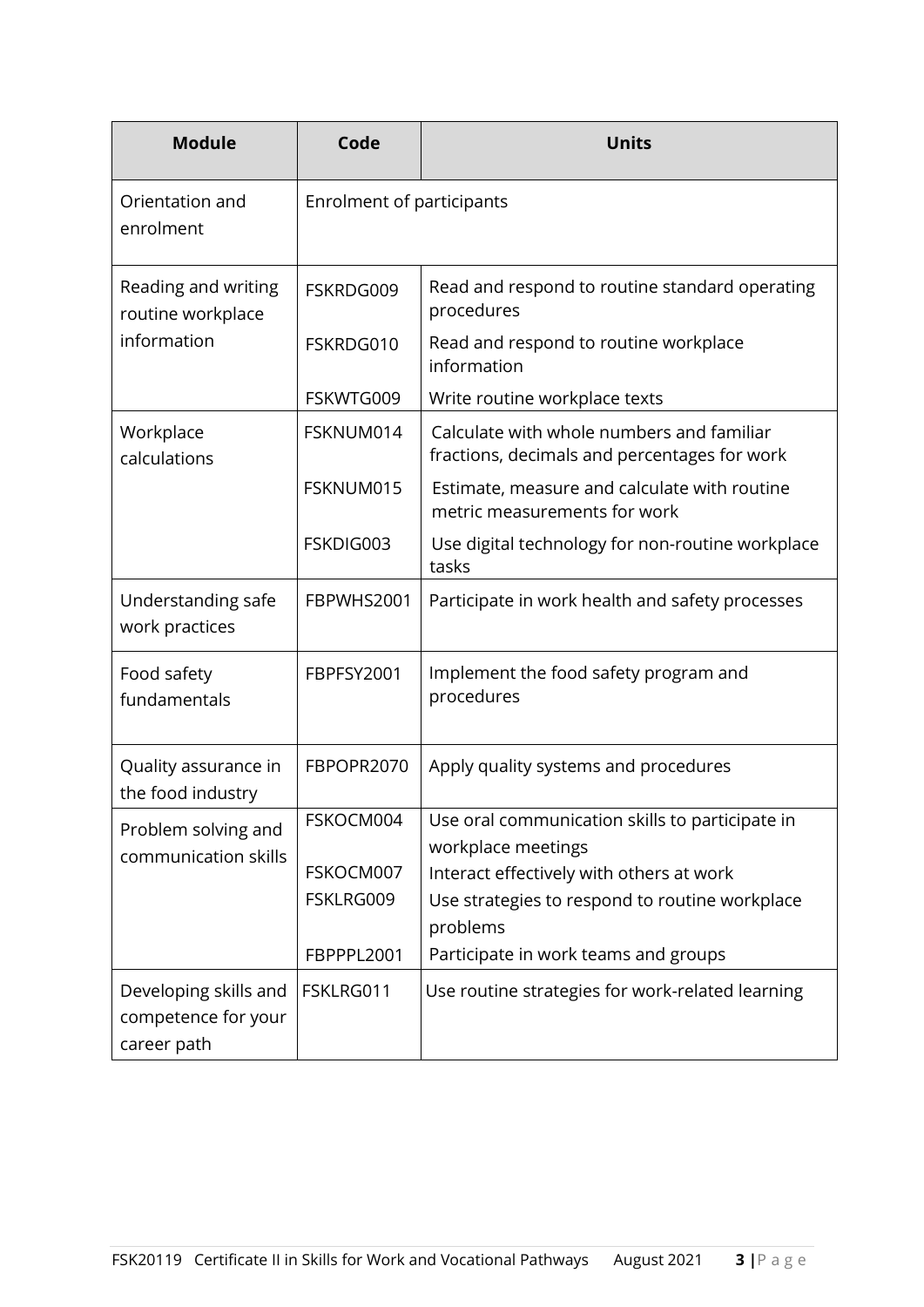**Duration:** The program is delivered over a 15-week period via a series of 3 hr workshops.

**Note:** This qualification is current from 14th November 2019.

**Venue:** All training workshops are delivered on-site in a suitable training room with the provision to allow access to the workplace as needed.

**Clothing and Equipment:** There is no specific clothing or equipment needed for learners to provide for the workshops.

### **Recognition of Prior Learning**

Participants have the opportunity to first be assessed against the competencies being undertaken. This may result in the recognition of some units or parts of units without the need for formal training. The main focus of RPL is to determine the student's current level of competency, so that courses can be tailored to gain maximum benefit from each training investment.

▪ Download our RPL Brochure to find out more.

### **Support for Participants**

Students undergo an initial assessment at the program orientation to identify any equity issues. This includes a pre-enrolment language, literacy and numeracy assessment (based on the Australian Core Skills Framework) to confirm the suitability and capacity of all students to meet industry literacy requirements and the requirements for the program itself.

Language, literacy and to a lesser extent numeracy are typical challenges faced by employees that work in the food processing industry. The Australian Food Training Centre aims to ensure that our courses and training programs meet the needs of a changing, dynamic and diverse workforce. We therefore encourage students from non-English speaking backgrounds to enrol (or with any other unique learning needs) and can arrange learner support as required. This support includes areas such as language, literacy and numeracy skills and in general study skills.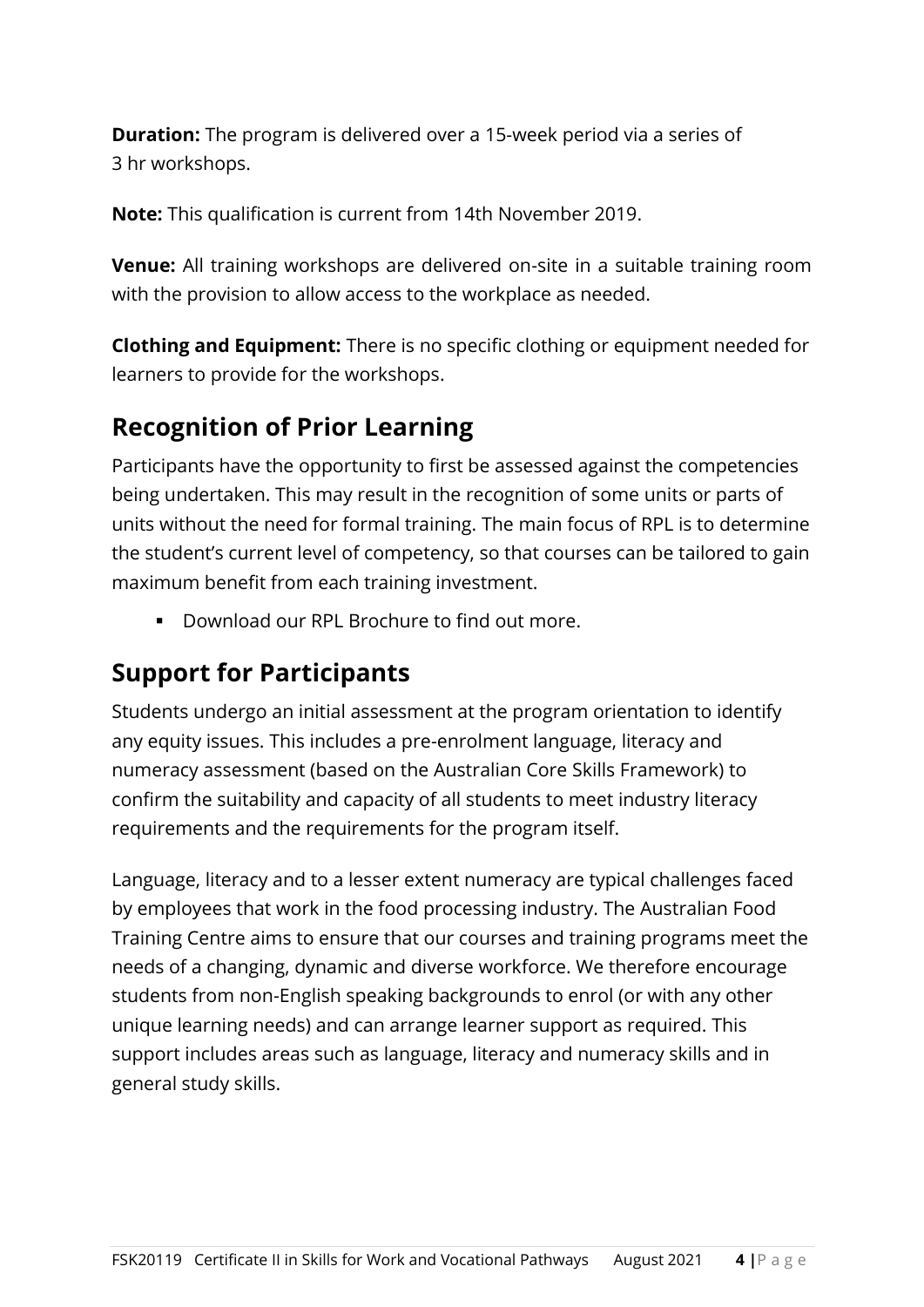#### **Employment Prospects and Future Educational Opportunities**

The Certificate II in Skills for Work and Vocational Pathways supports students in career planning and development by offering them the opportunity to develop both their LLN skills and their vocational skills during their initial employment, so they have a clear career pathway moving forward.

Upon course completion, higher studies are available including the Certificate II in Food Processing and other specialist courses. This course positions students well to advance their careers in the fields of food manufacturing and food packaging.

#### **Course Admission Requirements / Pre-requisites**

There are no pre-requisites for entry to this course, however applicants will be required to attend an information session and undertake a Basic Skills assessment to confirm they have suitable Language, Literacy and Numeracy skills to cope with the reading, writing, speaking and numeracy demands of the qualification. This assessment occurs prior to any offers of course enrolment being given.

#### **Our Fees**

Our services are provided through either government funded training schemes or fee-for-service arrangements.

▪ Download our Course Fees brochure to find out more.

# **Subsidised Training**

For eligible students, this course is subsidised by the South Australian Government.

Visit www.skills.sa.gov.au for eligibility and subsidy criteria or contact the Skills and Employment Infoline on 1800 673 097 for assistance.

Please contact the Australian Food Training Centre on 08 8288 0288 for any further information you may require.

 $\ddot{\phantom{0}}$